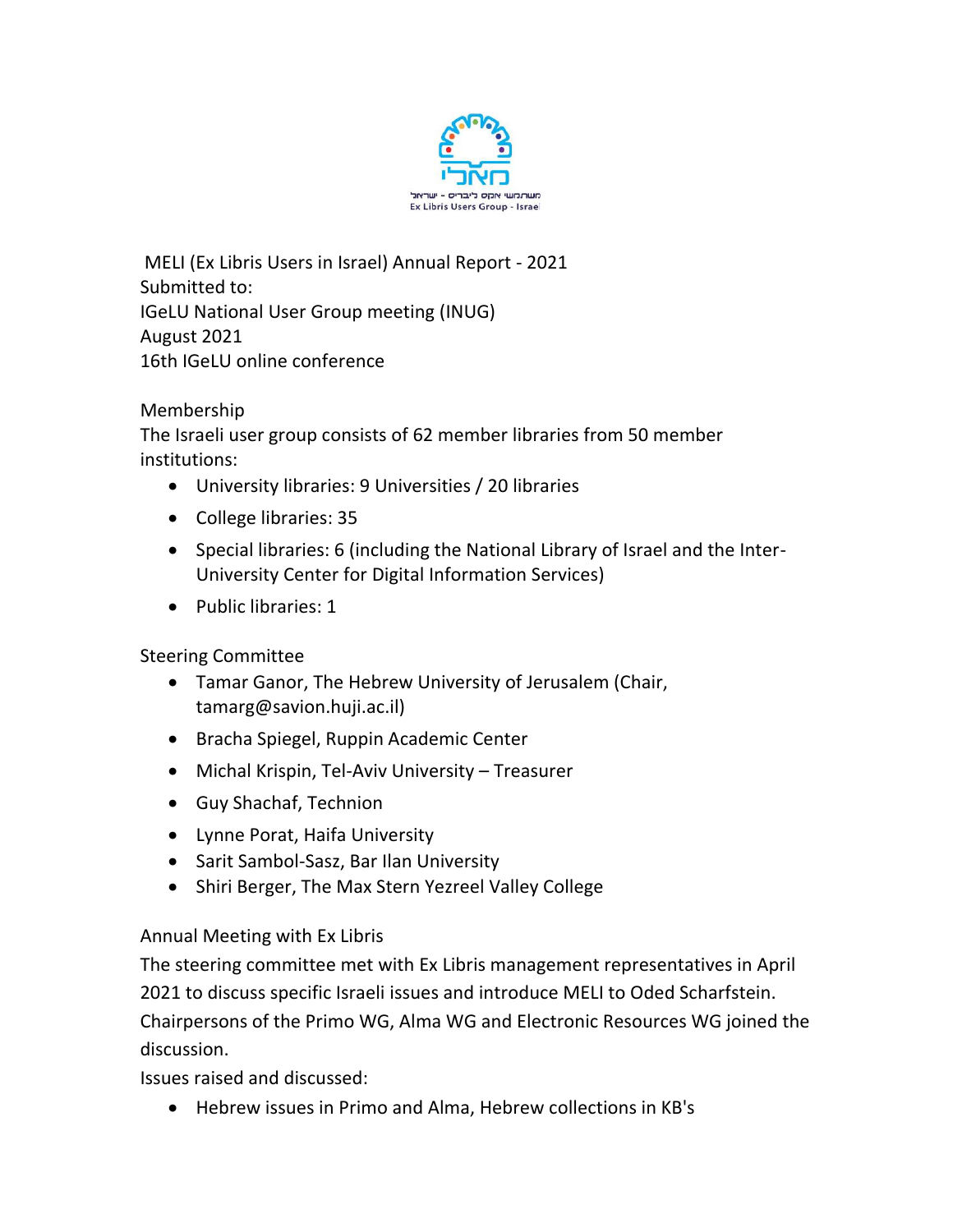- Slowness of systems, MD editor and lack of proper reporting of issues to the community.
- Authority files in the CZ status of the pilot that has been going on for two years.
- What is the customer's responsibility and role for mediating between  $3<sup>rd</sup>$ party companies (providers, Melingo) and ExLibris.
- Primo CDI and VE what are the plans for maintenance and support.

## MELI activities

The MELI@10 series of webinars continued in 2021 due to COVID restrictions.

Until August there were 15 sessions most from ExLibris representatives but some from held by the community as well. A total of 1,448 participants attended these webinars which are available on YouTube.

The annual conference will be held in December 2021 in a hybrid fashion, unless COVID restrictions will prevent a physical attendance.

There is a new Wordpress website for MELI, the transition was seamless for the users.

MELI maintains five mailing lists: IL-MELI general List, IL-MELI-PRIMO List, IL-MELI-ALMA List, IL-MELI-ER, IL-MELI-ILL List.

# *Alma MELI working group*

Alma MELI working group has raised several problems (and continue doing so): We reported about 45 shared problems the Israeli institutions encountered. 21 were resolved, 6 were closed without resolution. The rest are still pending. Some examples of problems that were solved:

Search and browse of Arabic letters with diacritic characters retrieved different results; Portfolios that contained links with Hebrew characters did not reach the website; Problem with Hebrew characters and mouse cursor (some scenarios will be solved in future releases); Several cases involving NLI - National Library of Israel authority file.

Several members of the Alma MELI working group have joined the Ex Libris Alma UX focus group.